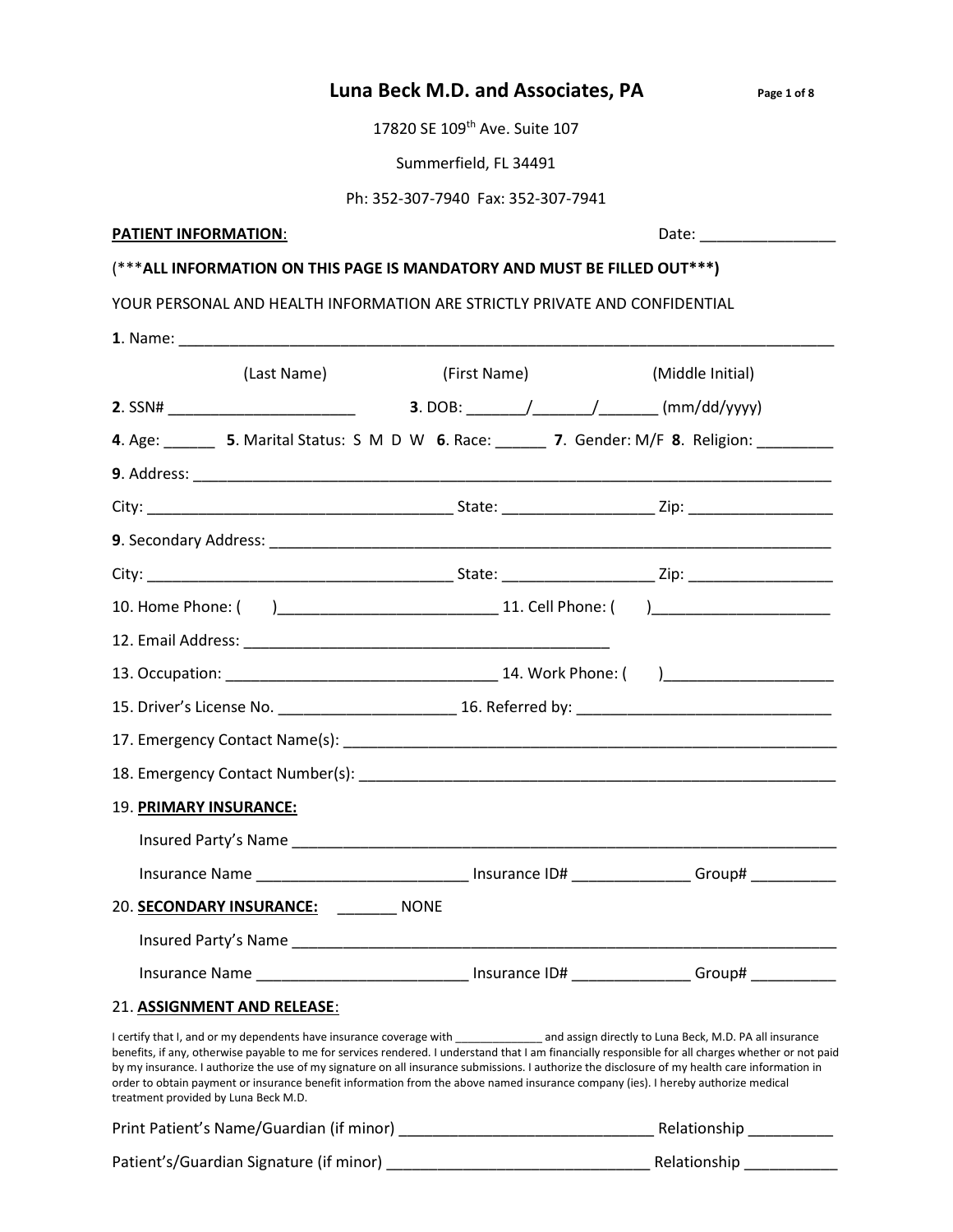## Please list other treating physicians: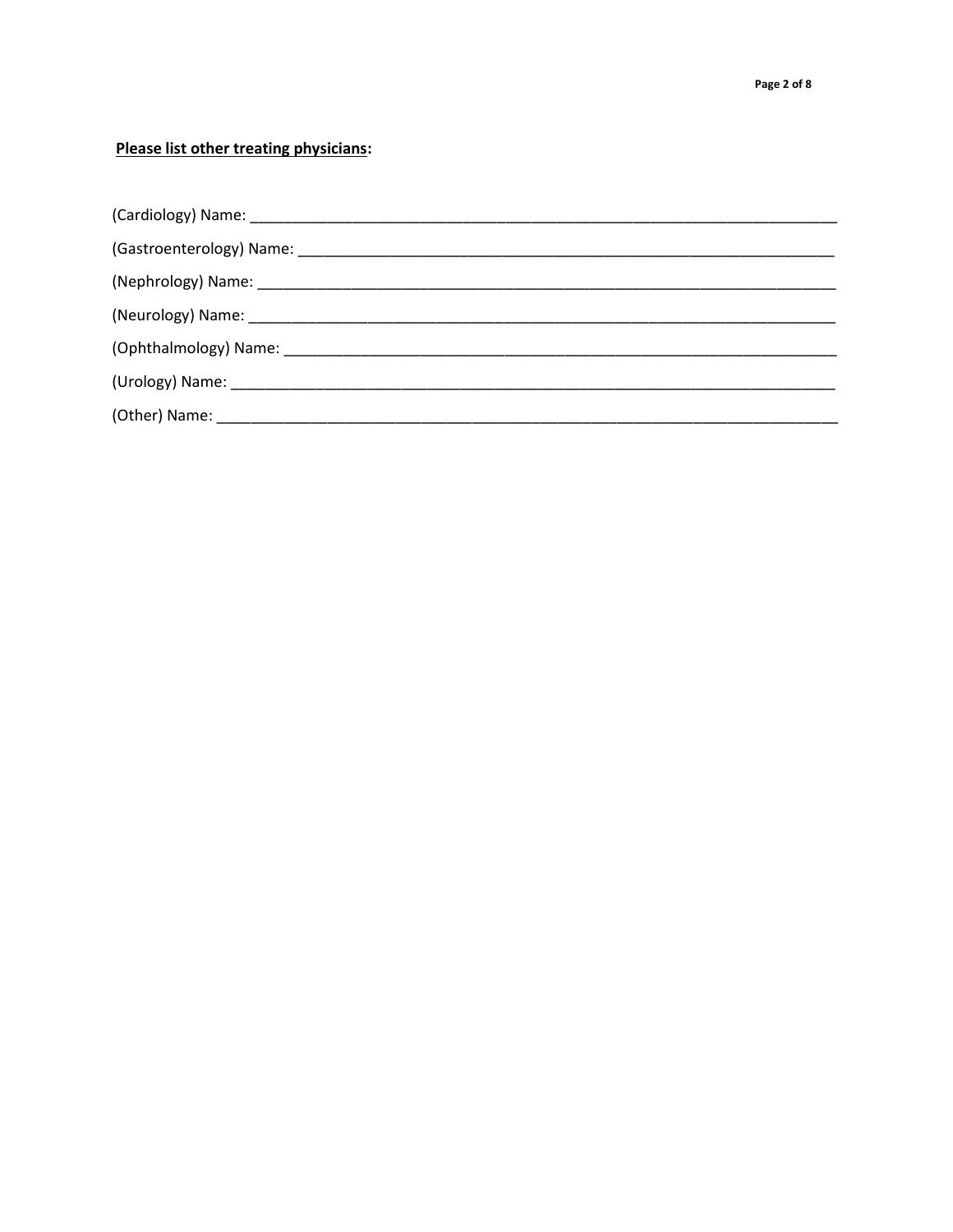## Luna Beck M.D. and Associates, PA Page 3 of 8

17820 SE 109<sup>th</sup> Ave. Suite 107

Summerfield, FL 34491

Ph: 352-307-7940 Fax: 352-307-7941

## Patient Record of Disclosure and Consent

In general, the HIPAA privacy rule gives individuals the right to request a restriction on uses and disclosures of their protected health information (PHI). The individual is also provided the right to confidential communications or that a communication of PHI is made by alternate means, such as a correspondence to the individual's office instead of home.

I wish to be contacted in the following manner (check all that apply)

| $\Box$ Home Telephone                                                                                                    | $\Box$ Work Telephone                    |                               |  |  |
|--------------------------------------------------------------------------------------------------------------------------|------------------------------------------|-------------------------------|--|--|
| $\Box$ OK to leave detailed message                                                                                      | Leave message with call back number only |                               |  |  |
| <b>WRITTEN COMMUNICATION</b><br>Ok to mail to home address                                                               | Mail to work address                     | Do not mail any personal info |  |  |
| Please list individuals we can discuss your information with (e.g. treatment, diagnosis, billing, test<br>results, etc.) |                                          |                               |  |  |
| Please list their relationship to you and phone number for secure identification.                                        |                                          |                               |  |  |
| *** THIS INCLUDES SPOUSES and CHILDREN and GUARDIAN YOU AUTHORIZE ***                                                    |                                          |                               |  |  |
|                                                                                                                          |                                          |                               |  |  |
|                                                                                                                          |                                          |                               |  |  |
|                                                                                                                          |                                          |                               |  |  |
|                                                                                                                          |                                          |                               |  |  |
|                                                                                                                          |                                          |                               |  |  |
|                                                                                                                          |                                          |                               |  |  |
| (Parent / Guardian if patient is a minor)                                                                                |                                          |                               |  |  |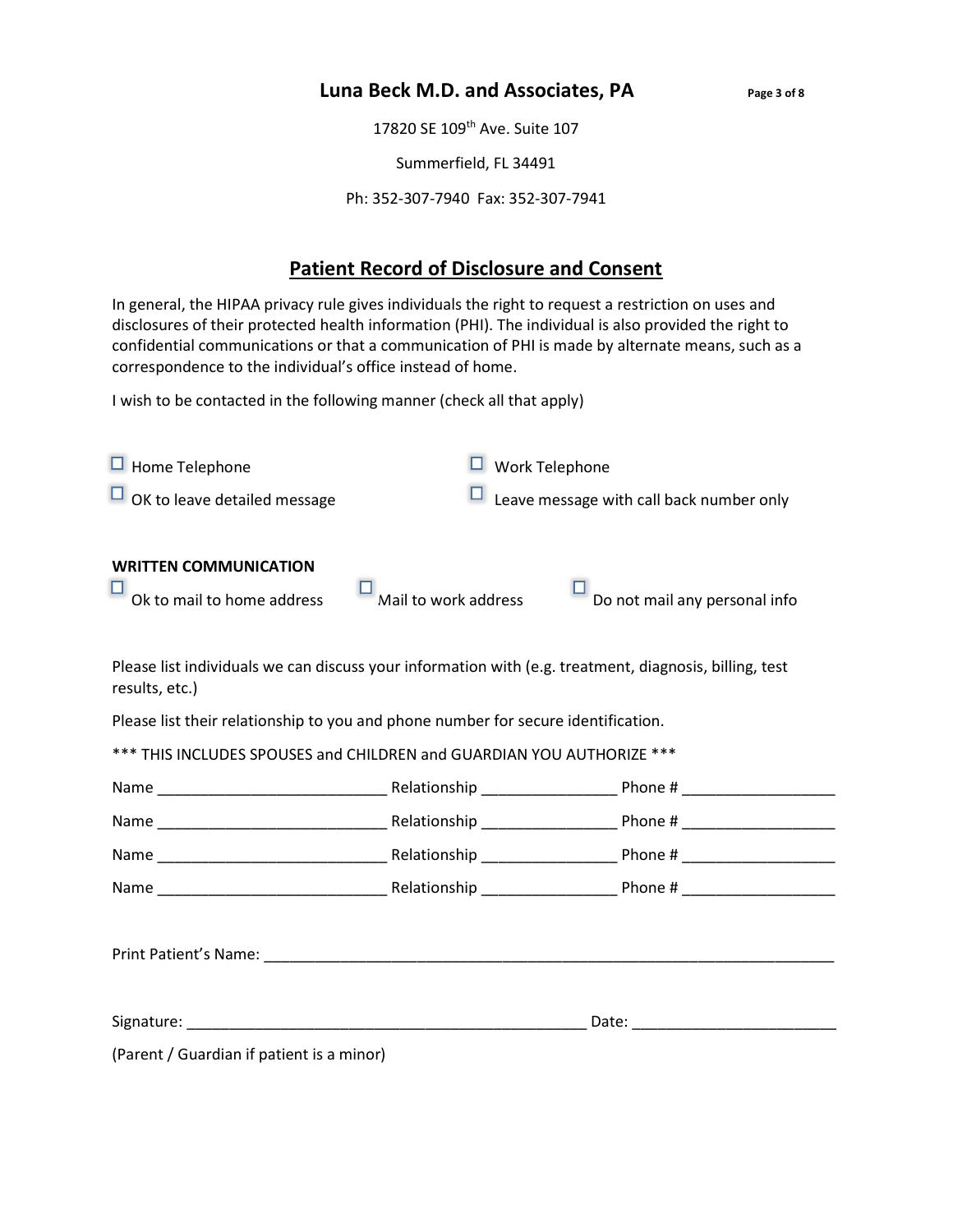## Luna Beck M.D. and Associates, PA Page 4 of 8

17820 SE 109<sup>th</sup> Ave. Suite 107

Summerfield, FL 34491

Ph: 352-307-7940 Fax: 352-307-7941

#### PLEASE CHECK BOX

#### FAMILY HISTORY **PAST SURGICAL HISTORY**

(PLS SPECIFY WHICH FAMILY MEMBER)

| <b>ALZHEIMER'S DISEASE</b>             | ABDOMINAL                                          |  |
|----------------------------------------|----------------------------------------------------|--|
| <b>BIPOLAR DISORDER</b>                | <b>AMPUTATION</b>                                  |  |
| <b>BLEEDING DISORDER</b>               | ANGIOPLASTY                                        |  |
| <b>CANCER OF THE BREAST</b>            | ARTIFICIAL JOINT REPLACEMENT                       |  |
| <b>CANCER OF THE COLON</b>             | <b>BACK SURGERY</b>                                |  |
| <b>CANCER OF THE LUNGS</b>             | <b>BLADDER SUSPENSION</b>                          |  |
| <b>CANCER OF THE PROSTATE</b>          | <b>BLOOD TRANSFUSION</b>                           |  |
| <b>CANCER OF THE UTERUS</b>            | <b>BOWEL SURGERY</b>                               |  |
| <b>CANCER</b> (OTHER PLS SPECIFY)      | <b>BREAST SURGERY</b>                              |  |
| <b>DVT</b>                             | <b>CABG (CARDIAC BYPASS)</b>                       |  |
| <b>DIABETES</b>                        | <b>CARDIAC CATHERIZATION</b>                       |  |
| <b>HEART PROBLEMS</b>                  | <b>CARPAL TUNNEL SYNDROME</b>                      |  |
| <b>HIGH CHOLESTEROL</b>                | <b>HEMORRHOID SURGERY</b>                          |  |
| PULMONARY EMBOLISM                     | <b>CYST REMOVAL</b>                                |  |
| <b>STROKE</b>                          | <b>KNEE SURGERY</b><br><b>LEFT</b><br><b>RIGHT</b> |  |
| <b>THYROID DISEASE</b>                 | LAMINECTOMY                                        |  |
| <b>OTHER</b>                           | LAPAROSCOPY                                        |  |
|                                        | <b>LOBECTOMY</b>                                   |  |
| <b>PREVENTATIVE: PLEASE LIST DATES</b> | POLYP REMOVAL                                      |  |
| <b>PAP SMEAR</b>                       | PROSTATE SURGERY                                   |  |
| MAMMOGRAM                              | <b>OTHER</b>                                       |  |
| COLONOSCOPY                            |                                                    |  |
| <b>PSA</b>                             |                                                    |  |
| <b>BONE DENSITY</b>                    |                                                    |  |
| <b>FLU SHOT</b>                        |                                                    |  |
| PNEUMONIA SHOT -                       |                                                    |  |
| SHINGLES SHOT                          |                                                    |  |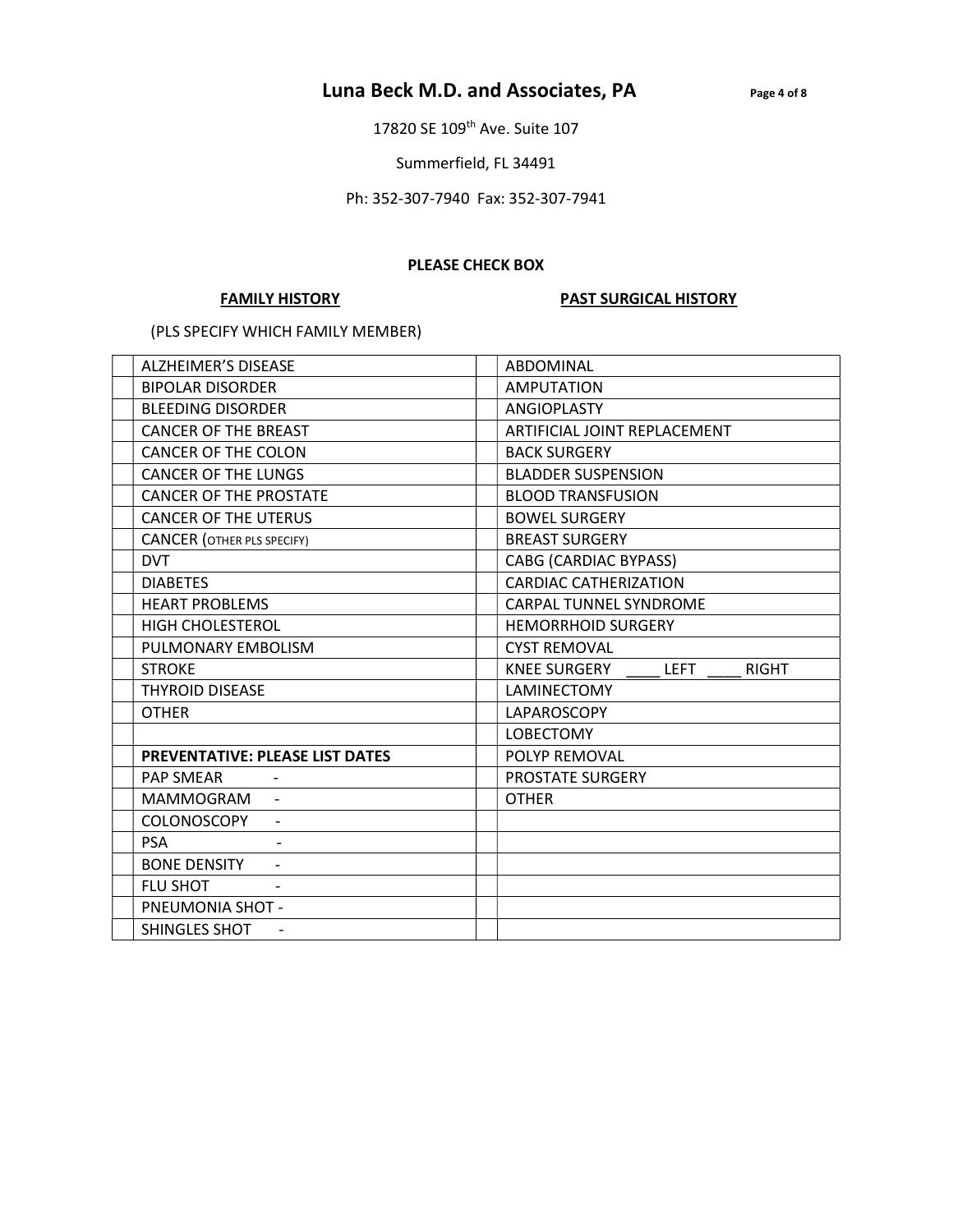## Luna Beck M.D. and Associates, PA Page 5 of 8

17820 SE 109<sup>th</sup> Ave. Suite 107

Summerfield, FL 34491

Ph: 352-307-7940 Fax: 352-307-7941

## YOUR MEDICAL HISTORY

### PLEASE CHECK BOX IF IN PATIENT'S HISTORY

| ACID REFLUX / GERD                   | <b>HEART DISEASE</b>                            |  |  |
|--------------------------------------|-------------------------------------------------|--|--|
| <b>ALLERGIC RHINITIS (ALLERGIES)</b> | <b>INSOMNIA / SLEEP ISSUES</b>                  |  |  |
| <b>ALZHEIMER'S DISEASE</b>           | <b>LIVER CIRRHOSIS</b>                          |  |  |
| ANEMIA                               | <b>LUNG CANCER</b>                              |  |  |
| <b>ANGINA</b>                        | <b>MENOPAUSE / HOT FLASHES</b>                  |  |  |
| <b>ANXIETY DISORDER</b>              | <b>MIGRAINES</b>                                |  |  |
| <b>ASTHMA</b>                        | MYOCARDIAL INFARCTION (MI)                      |  |  |
| ATRIAL FIBRILATION (AFIB)            | <b>NEUROPATHY</b>                               |  |  |
| <b>BLOOD CLOTTING PROBLEM</b>        | <b>OSTEOARTHRITIS</b>                           |  |  |
| <b>BRAIN TUMOR</b>                   | <b>OSTEOPOROSIS</b>                             |  |  |
| CARPAL TUNNEL SYNDROME               | <b>CANCER</b> (Specify)                         |  |  |
| <b>CATARACTS</b>                     | PARATHYROID DISORDERS                           |  |  |
| CONGESTIVE HEART FAILURE (CHF)       | PARKINSON'S DISEASE                             |  |  |
| <b>COPD</b>                          | PERIPHERAL VASCULAR DISEASE                     |  |  |
| <b>CORONARY ARTERY DISEASE (CAD)</b> | <b>PNUEMONIA</b>                                |  |  |
| <b>DEMENTIA</b>                      | PULMONARY EMBOLISM (PE)                         |  |  |
| <b>DEPRESSION</b>                    | <b>RESTLESS LEG SYNDROME</b>                    |  |  |
| <b>DIABETES</b>                      | RHEUMATOID ARTHRITIS                            |  |  |
| <b>DIVERTICULITIS</b>                | RHEUMATIC HEART DISEASE                         |  |  |
| <b>EMPHYSEMA</b>                     | <b>SEIZURE DISORDER</b>                         |  |  |
| <b>FATTY LIVER</b>                   | <b>SHINGLES</b>                                 |  |  |
| FIBROMYALGIA                         | <b>SHORTNESS OF BREATH</b>                      |  |  |
| <b>FRACTURE HISTORY (Specify)</b>    | <b>SKIN CANCER (Specify)</b>                    |  |  |
| <b>GALLSTONES</b>                    | □ USING CPAP<br><b>SLEEP APNEA</b><br>□ NO CPAP |  |  |
| <b>GASTRIC / PEPTIC ULCER</b>        | <b>STROKE / TIA</b>                             |  |  |
| <b>GLAUCOMA</b>                      | TRIGEMINAL NEURALGIA                            |  |  |
| <b>GOUT</b>                          | <b>OTHERS</b>                                   |  |  |
| <b>HAY FEVER</b>                     |                                                 |  |  |
| <b>HEADACHES</b>                     |                                                 |  |  |
| <b>HEART VALVE CONDITION</b>         |                                                 |  |  |
| <b>HEPATITUS</b>                     |                                                 |  |  |
| <b>HERNIA</b>                        |                                                 |  |  |
| HIGH BLOOD PRESSURE                  |                                                 |  |  |
| <b>HIGH CHOLESTEROL</b>              |                                                 |  |  |
|                                      |                                                 |  |  |

\_\_\_\_\_\_\_\_\_\_\_\_\_\_\_\_\_\_\_\_\_\_\_\_\_\_\_\_\_\_\_\_\_\_\_\_\_\_\_\_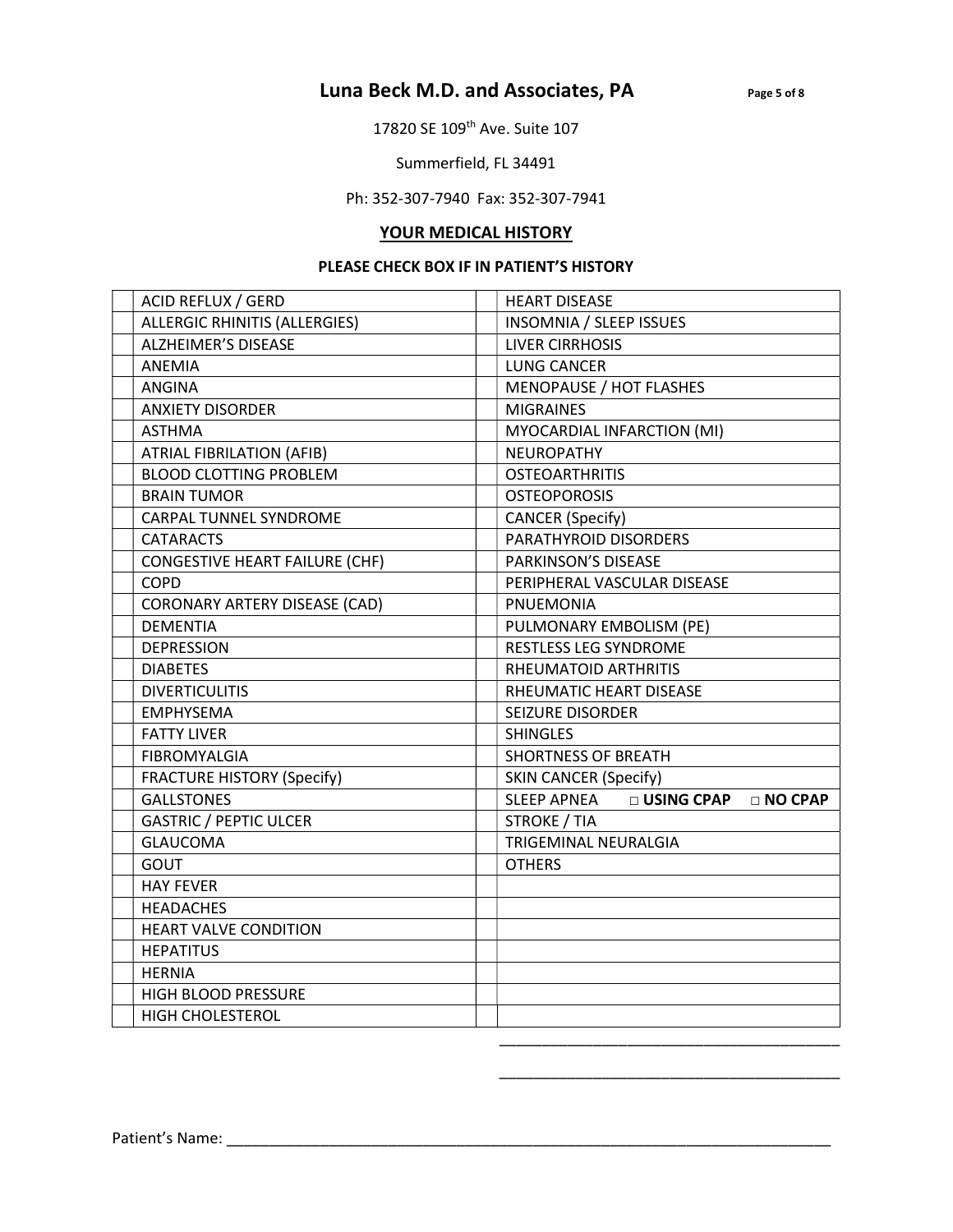## Luna Beck M.D. and Associates, PA Page 6 of 8

17820 SE 109<sup>th</sup> Ave. Suite 107

Summerfield, FL 34491

Ph: 352-307-7940 Fax: 352-307-7941

### PATIENT MEDICATION LIST

Medication Allergies: \_\_\_\_\_\_\_\_\_\_\_\_\_\_\_\_\_\_\_\_\_\_\_\_\_\_\_\_\_\_\_\_\_\_\_\_\_\_\_\_\_\_\_\_\_\_\_\_\_\_\_\_\_\_\_\_\_\_\_\_\_\_\_\_\_\_\_

| <b>DATE</b> | <b>MEDICATION USE</b> | <b>DOSAGE</b> | <b>DIRECTIONS</b> |
|-------------|-----------------------|---------------|-------------------|
|             |                       |               |                   |
|             |                       |               |                   |
|             |                       |               |                   |
|             |                       |               |                   |
|             |                       |               |                   |
|             |                       |               |                   |
|             |                       |               |                   |
|             |                       |               |                   |
|             |                       |               |                   |
|             |                       |               |                   |
|             |                       |               |                   |
|             |                       |               |                   |
|             |                       |               |                   |
|             |                       |               |                   |
|             |                       |               |                   |
|             |                       |               |                   |
|             |                       |               |                   |
|             |                       |               |                   |
|             |                       |               |                   |

Patient's Name: \_\_\_\_\_\_\_\_\_\_\_\_\_\_\_\_\_\_\_\_\_\_\_\_\_\_\_\_\_\_\_\_\_\_\_\_\_\_\_\_\_\_\_\_\_\_\_

Local Pharmacy Name: \_\_\_\_\_\_\_\_\_\_\_\_\_\_\_\_\_\_\_\_\_\_\_\_\_\_\_\_\_\_\_\_\_\_\_\_\_\_\_

Pharmacy Tel#: \_\_\_\_\_\_\_\_\_\_\_\_\_\_\_\_\_\_\_\_\_\_\_\_\_\_\_\_\_\_\_\_\_\_\_\_\_\_\_\_

Local Pharmacy Name: \_\_\_\_\_\_\_\_\_\_\_\_\_\_\_\_\_\_\_\_\_\_\_\_\_\_\_\_\_\_\_\_\_\_\_\_\_\_\_

Pharmacy Tel#: \_\_\_\_\_\_\_\_\_\_\_\_\_\_\_\_\_\_\_\_\_\_\_\_\_\_\_\_\_\_\_\_\_\_\_\_\_\_\_\_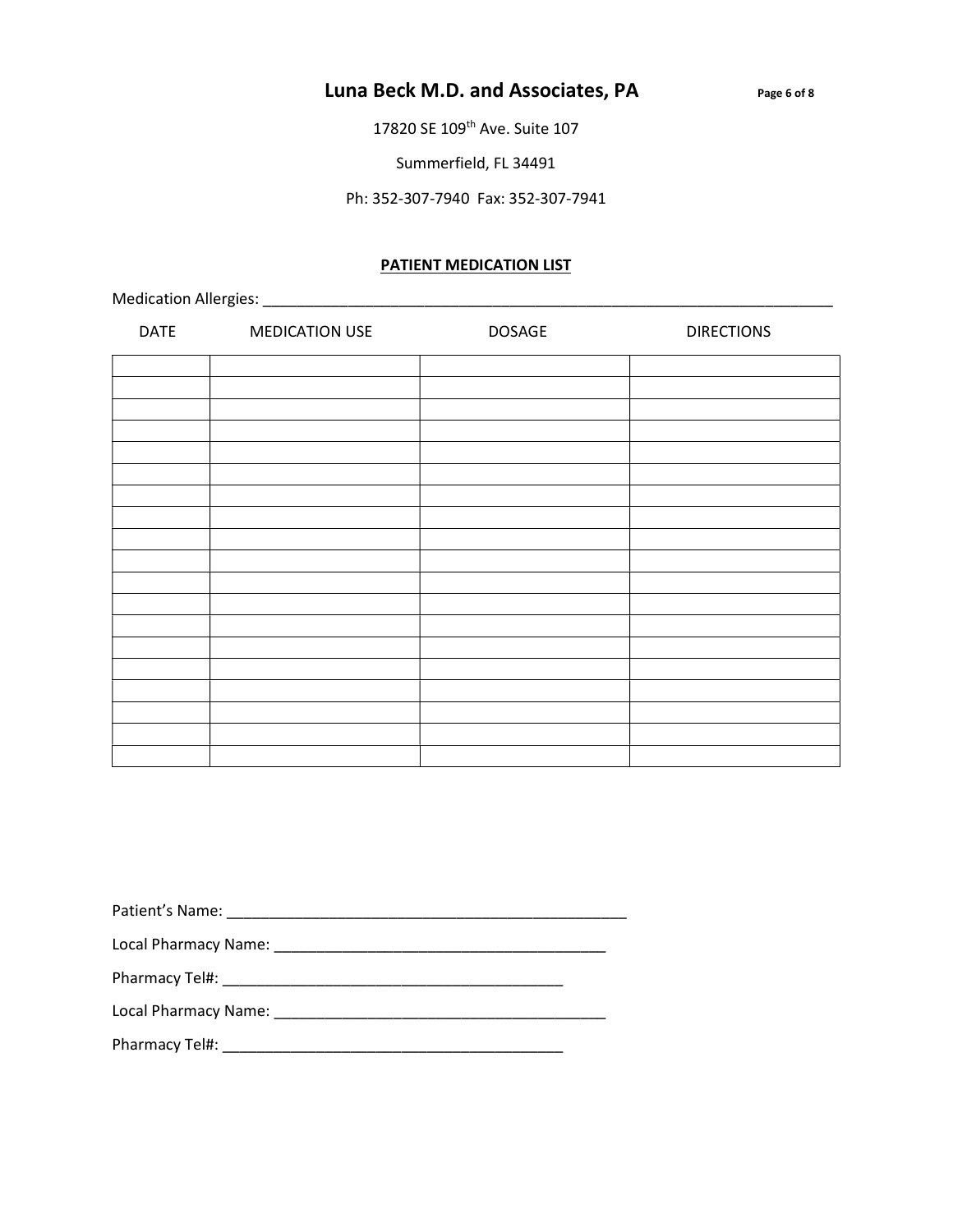# PLEASE BRING THE FOLLOWING ON YOUR FIRST VISIT

- 1. Insurance Cards
- 2. Drivers License
- 3. Medication Bottles (First visit and Every Visit to see Dr. Beck)
- 4. Bring copies of labs or tests you recently had.
- 5. Vitamins and Supplements (First Visit Only)
- 6. Please arrive 30 minutes early or your appointment will be rescheduled

Please call to cancel or reschedule your appointment within 24 hours. If you fail to call the following fee will apply.

- New Patient \$50.00
- Established Patient \$25.00

Patient's Name: \_\_\_\_\_\_\_\_\_\_\_\_\_\_\_\_\_\_\_\_\_\_\_\_\_\_\_\_\_\_\_\_\_\_ Date: \_\_\_\_\_\_\_\_\_\_\_\_\_\_\_\_\_

Patient's Signature: \_\_\_\_\_\_\_\_\_\_\_\_\_\_\_\_\_\_\_\_\_\_\_\_\_\_\_\_\_\_\_\_